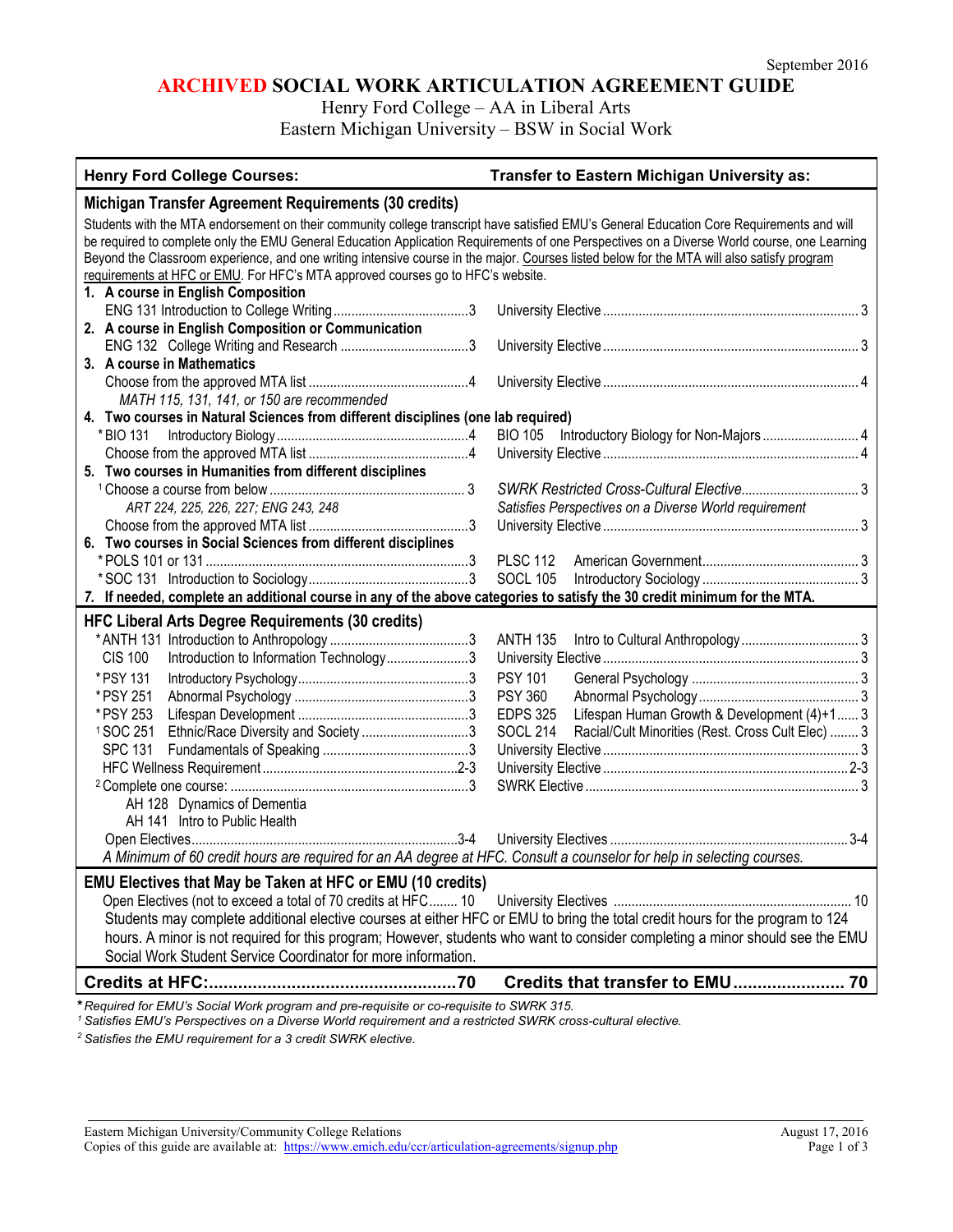## **ARCHIVED SOCIAL WORK ARTICULATION AGREEMENT GUIDE**

Henry Ford College – AA in Liberal Arts

Eastern Michigan University – BSW in Social Work

| Program at Eastern Michigan University                                                                                                                                                                                                                                                                                                                                                                                                                                                                                                                                                                                                                                                                                                                                                                                                                                                                                                                                                                                                                                                                                                                                                                                                                                                                                                             | <b>Eastern Michigan University</b>                                                                                                                                                                                                                                                                                                                                                                                                                                                                                                                                                                                                                                                                                                                                                                                                                                                                                                                                                                                                                                                                                                                                |
|----------------------------------------------------------------------------------------------------------------------------------------------------------------------------------------------------------------------------------------------------------------------------------------------------------------------------------------------------------------------------------------------------------------------------------------------------------------------------------------------------------------------------------------------------------------------------------------------------------------------------------------------------------------------------------------------------------------------------------------------------------------------------------------------------------------------------------------------------------------------------------------------------------------------------------------------------------------------------------------------------------------------------------------------------------------------------------------------------------------------------------------------------------------------------------------------------------------------------------------------------------------------------------------------------------------------------------------------------|-------------------------------------------------------------------------------------------------------------------------------------------------------------------------------------------------------------------------------------------------------------------------------------------------------------------------------------------------------------------------------------------------------------------------------------------------------------------------------------------------------------------------------------------------------------------------------------------------------------------------------------------------------------------------------------------------------------------------------------------------------------------------------------------------------------------------------------------------------------------------------------------------------------------------------------------------------------------------------------------------------------------------------------------------------------------------------------------------------------------------------------------------------------------|
| <b>Program Admission Process:</b><br>The BSW Program has several admission requirements which<br>are designed to help you to sort out whether or not the social<br>work profession is the right choice for you.<br><sup>2</sup> SWRK 200<br>1. Overall GPA of 2.3 or higher at time of admission to BSW<br><sup>2</sup> SWRK 222<br>program<br><sup>2,3</sup> SWRK 251<br>2. Submission of an application which will be distributed in<br><b>SWRK 251.</b><br>3. Completion of 40 hrs of post-high school volunteer,<br>employment or internship experience in a human service<br>setting.<br>4. Completion of introductory social work courses:<br>SWRK 120, SWRK 200, SWRK 222, & SWRK 251 with<br>grades of "C" or higher<br>5. Submission of a reflective essay completed in SWRK 251.<br>6. Meet with a BSW advisor to develop a Plan of Study and<br>review progress to date<br>Students may-register in SWRK 120, 200, 222 and 251 at<br>EMU while attending HFC in order to complete these<br>courses before starting the professional sequence at EMU.<br>Students receiving financial aid should contact the Financial<br>Aid Office to ask about options for financial aid as a dual-<br>registered student.<br>Enrollment in SWRK course offerings is limited.<br>Apply to EMU early and register for courses as soon<br>as permitted. | <b>Pre-Admission Requirements</b><br>(10 credits)<br>Intro to Social Work Serv & Prof Roles3<br><b>SWRK 120</b><br>Human Diversity & Social Justice3<br>Social Welfare Policies & Services3<br>Self-Assessment & Development1<br>(44 credits)<br><b>Major Requirements</b><br>Theoretical Bases for Social Work Prac 3<br><b>SWRK 315</b><br><b>SWRK 317</b><br>Foundations of Social Work Practice3<br><b>SWRK 318</b><br>Practice I - Skill Integration Seminar1<br>SWRK 319W<br><sup>1</sup> SWRK 350L2<br>Generalist SW Pract: Orgs & Communities3<br>Analysis & Change of Soc Welfare Policy 3<br><b>SWRK 405</b><br>Generalist SW Pract: Individuals & Fam3<br><b>SWRK 408</b><br><b>SWRK 409</b><br>Generalist SW Pract: Groups 3<br><b>SWRK 430</b><br>Social Work Evaluation & Research4<br><b>SWRK 450</b><br>Social Work Practice with Women & Girls3<br><b>SWRK 451</b><br>Social Work Practice with People of Color 3<br><sup>1</sup> SWRK 488L4<br>1 SWRK 489L4<br>Minimum Credits to Graduate: 124<br>Note: If fewer than 70 credits are transferred, additional<br>credits must be completed at EMU to bring the program total<br>to 124 credits. |

*<sup>1</sup> Satisfies EMU's "Learning beyond the Classroom" requirement.*

*2Students may register concurrently in SWRK 200, 251 and 222 at EMU while attending HFC; or take during the spring/summer*  semester prior to starting the Social Work sequence at EMU. These courses are pre-requisites for all upper division SWRK courses.<br><sup>3</sup>Students will apply for admission to the Social Work program while enrolled in SWRK 251.